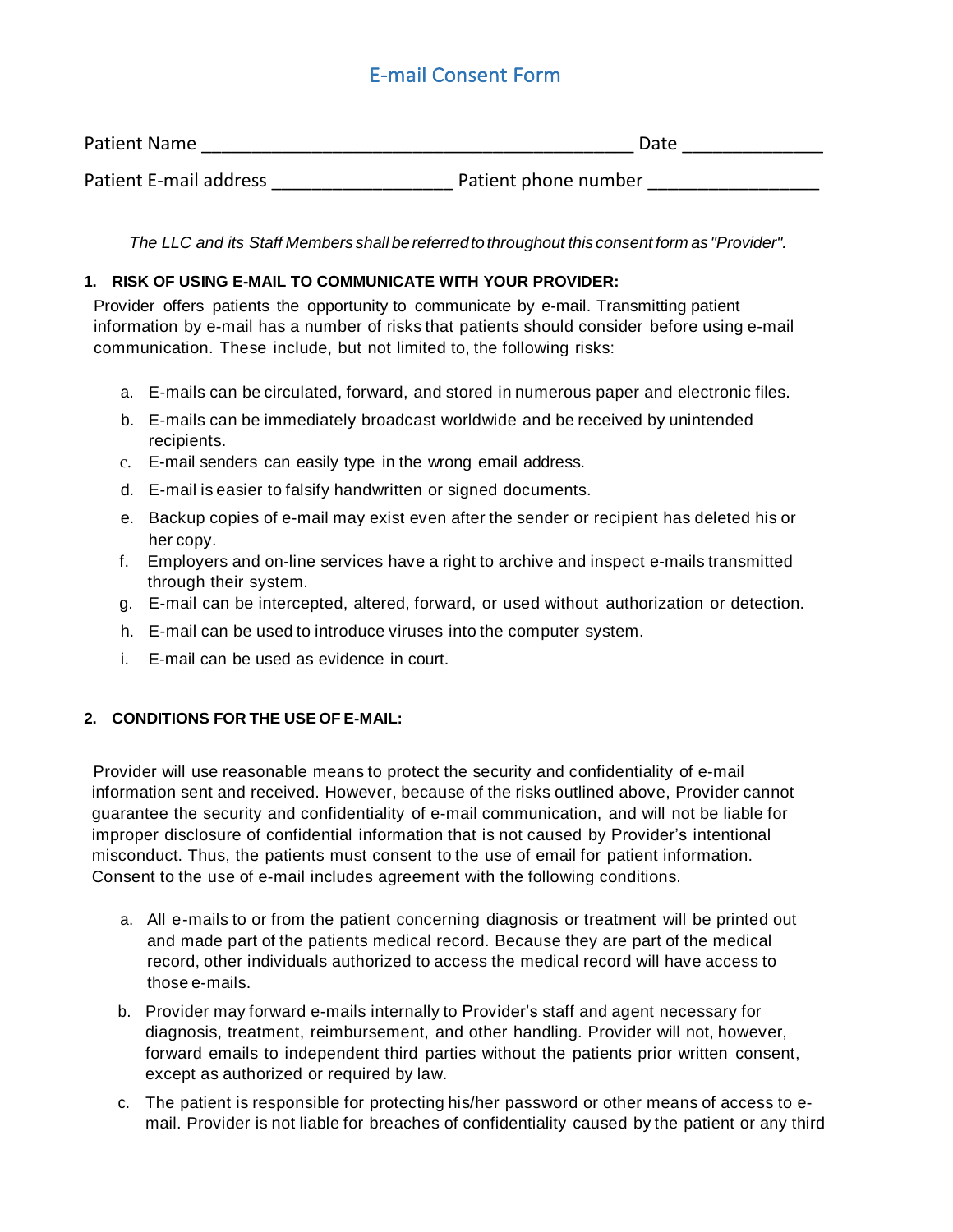# E-mail Consent Form

party.

- d. Provider shall not engage in e-mail communication that is unlawful, such as unlawfully practicing medicine across state lines.
- e. It is the patient's responsibility to follow-up and/or schedule an appointment.

### 3. **PATIENT RESPONSIBILITIES AND INSTRUCTIONS:**

To communicate by e-mail, the patient shall:

- a. Limit or avoid using his/her employer's computer.
- b. Inform Provider of changes in his/her e-mail address.
- c. Confirm that he/she has received and read the e-mail from the Provider.
- d. Put the patient's name in the body of the e-mail.
- e. Include the category of the communication in the e-mail's subject line, for routing purposes (e.g. billing and questions).
- f. Take precautions to preserve the confidentiality of e-mail, such as using screen savers and safeguarding his/her computer password.
- g. Withdraw consent only by e-mail or written communication to Provider.

#### **4. TERMINATION OF THE E-MAIL RELATIONSHIP**

The Provider shall have the right to immediately terminate the e-mail relationship with you if determined in the sole Provider's discretion, that you have violated the terms and conditions set forth above or otherwise breached this agreement, or have engaged in conduct which the Provider determines to be unacceptable.